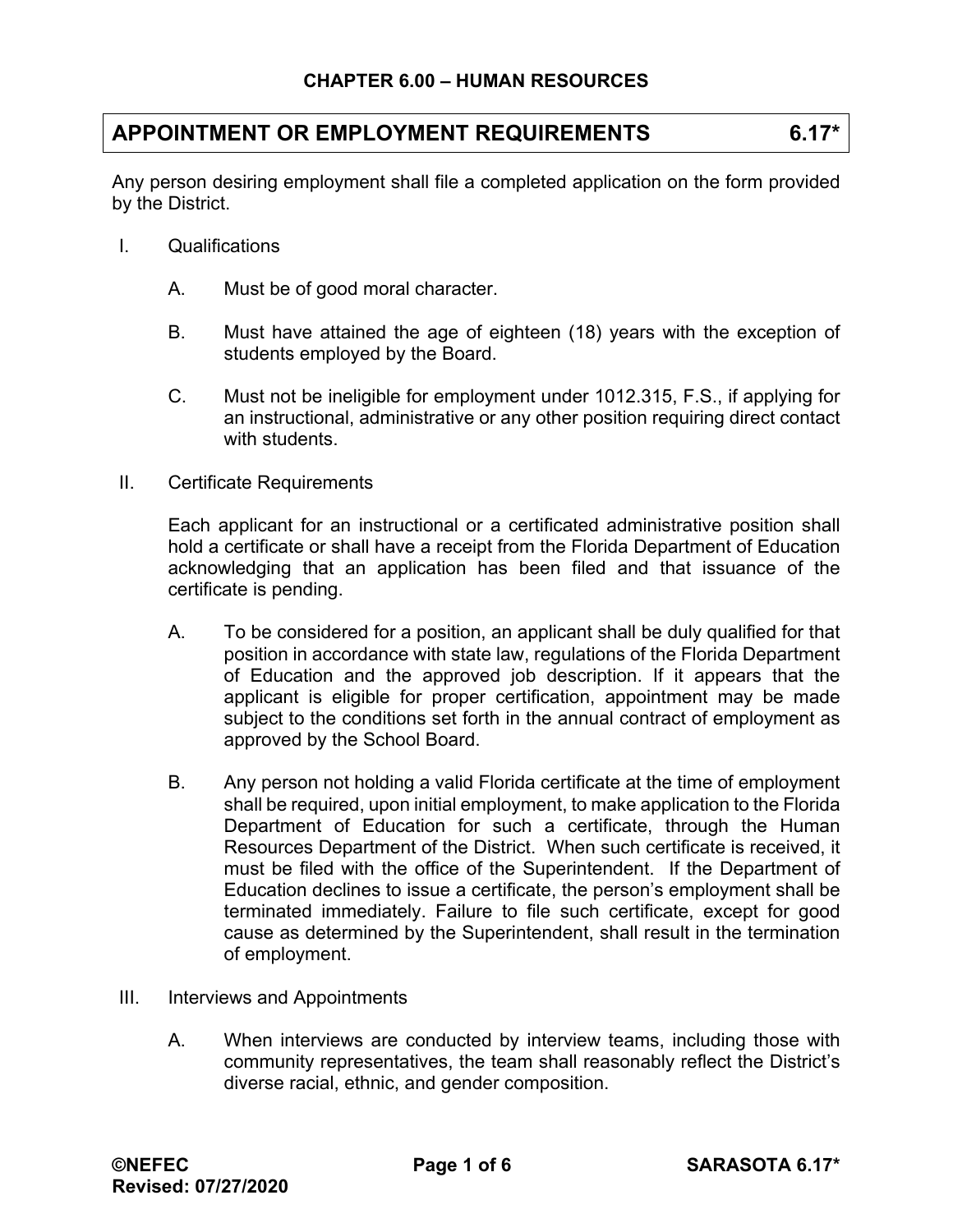- B. The Superintendent or designee shall monitor and ensure that appointments and assignments are consistent with the District's intent of maintaining a diverse work force.
- IV. Driving Record
	- A. The driving record of each applicant for the position of school bus operator, for any position that would require the person to drive a School Board vehicle, or for any position that would require the transportation of students shall be reviewed to determine if the record contains any infractions of the driving code that would make the applicant unqualified for the position in accordance with the District safe driver plan.
	- B. The driving record of each current school bus operator shall be reviewed prior to the first day of the fall semester and periodically during the school year to determine if the record contains any infractions of the driving code that would make the operator unqualified for the position in accordance with the District safe driver plan. The driving record of any employee who is required to drive a school board vehicle shall also be reviewed periodically during the year to determine whether the employee may continue in the position.
- V. Criminal Background Check
	- A. Initial Employment
		- 1. Any offer of employment with the School District is conditioned on submission of fingerprints as required by Florida Statute and a background investigation by the Florida Department of Law Enforcement (FDLE) and the Federal Bureau of Investigation (FBI). After a job offer, but prior to beginning employment with the District, all candidates for all positions must undergo a criminal and employment background check to determine suitability for employment. The application for employment shall inform applicants they are subject to criminal background checks (including verification of work authorization status through the E-Verify system), and advise applicants that failure to be truthful on the application about prior criminal history will be grounds for ineligibility or dismissal from employment.
		- 2. As a condition of employment and prior to beginning work, an applicant who has received a conditional job offer must file a complete set of fingerprints taken by an employee of the District trained to take fingerprints. The fingerprints shall be processed by the Florida Department of Law Enforcement (FDLE) and the Federal Bureau of Investigation (FBI). The applicant shall be required to pay for full costs of processing at the time of fingerprinting.
		- 3. The Superintendent or designee shall conduct employment history checks of applicants for instructional, administrative or any other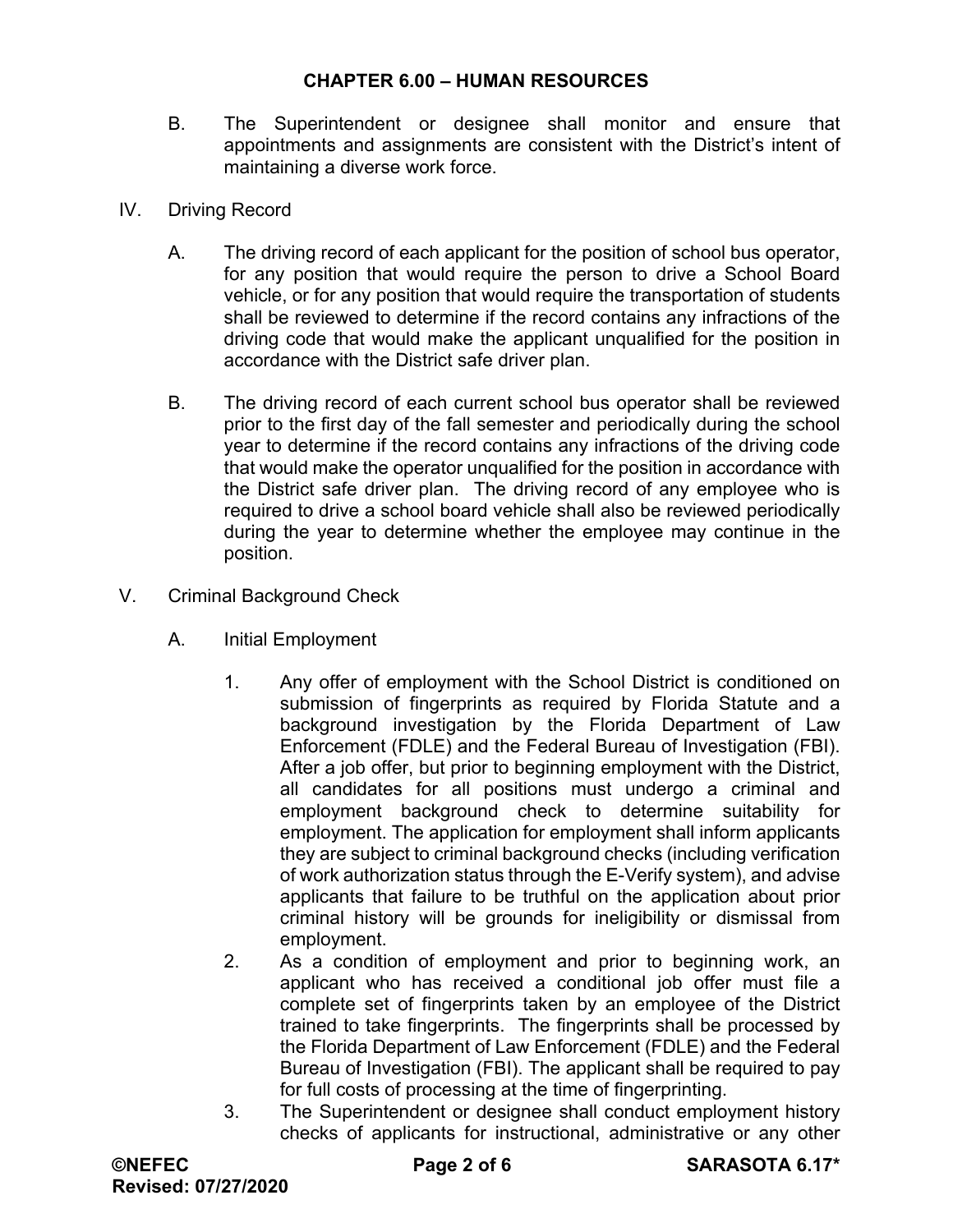positions requiring direct contact with students. The employment history check shall include, but not be limited to, screening through the use of educator screening tools described in law and contact with the applicant's previous employer. All findings shall be documented. If the Superintendent is unable to contact a previous employer, he/she shall document all efforts to contact the previous employer.

- 4. No applicant who has received a conditional job offer shall begin work before his/her fingerprints are processed, the criminal and preemployment investigation is completed, and a determination is rendered as to suitability for employment.
- 5. Based upon the facts of an application, criminal background check or other valid or reliable data sources, applicants who are, or have been convicted of certain serious offenses may be denied employment by the School District. As used in this section the term conviction is defined as a finding of guilt, a plea of guilty, a plea of *nolo contendere*, or a verdict of guilty. The withholding of adjudication or the entry of an order sealing or expunging the record requiring a pre-trial intervention or pre-trial diversion shall not be considered an exception to this section. Other information derived from the preemployment investigation, which indicates the applicant may not be suitable for employment by the School District, may be grounds for denying employment to an applicant.
- 6. An applicant shall be disqualified from employment in any position requiring direct contact with students if he/she is ineligible for employment under 1012.315, F.S.
- 7. Any instructional or non-instructional person under contract to the School District to operate student programs, student teachers, persons participating in short-term teacher assistance experiences or field experiences who have direct contact with students must meet the requirements of V.A.1., 2., 3 and 4.
- B. Current Employees
	- 1. Whenever a personnel investigation of a complaint against an employee is required, a criminal background check may be conducted as part of the investigation.
	- 2. If it is discovered during the period of employment that a regular employee has a prior criminal record and that the employee was requested to provide this information at the time of hire, but did not do so, the employee may be subject to disciplinary action, including dismissal for submitting false information on the employment application, or otherwise having misled the District.
	- 3. If it is discovered during the period of employment that an employee has a prior criminal record and no falsification of an application nor attempt to mislead occurred, the record shall be reviewed by the Staffing Administrator. The Staffing Administrator shall consider all information, including any mitigating conditions, and report findings of fact, possible mitigating circumstances and recommendations for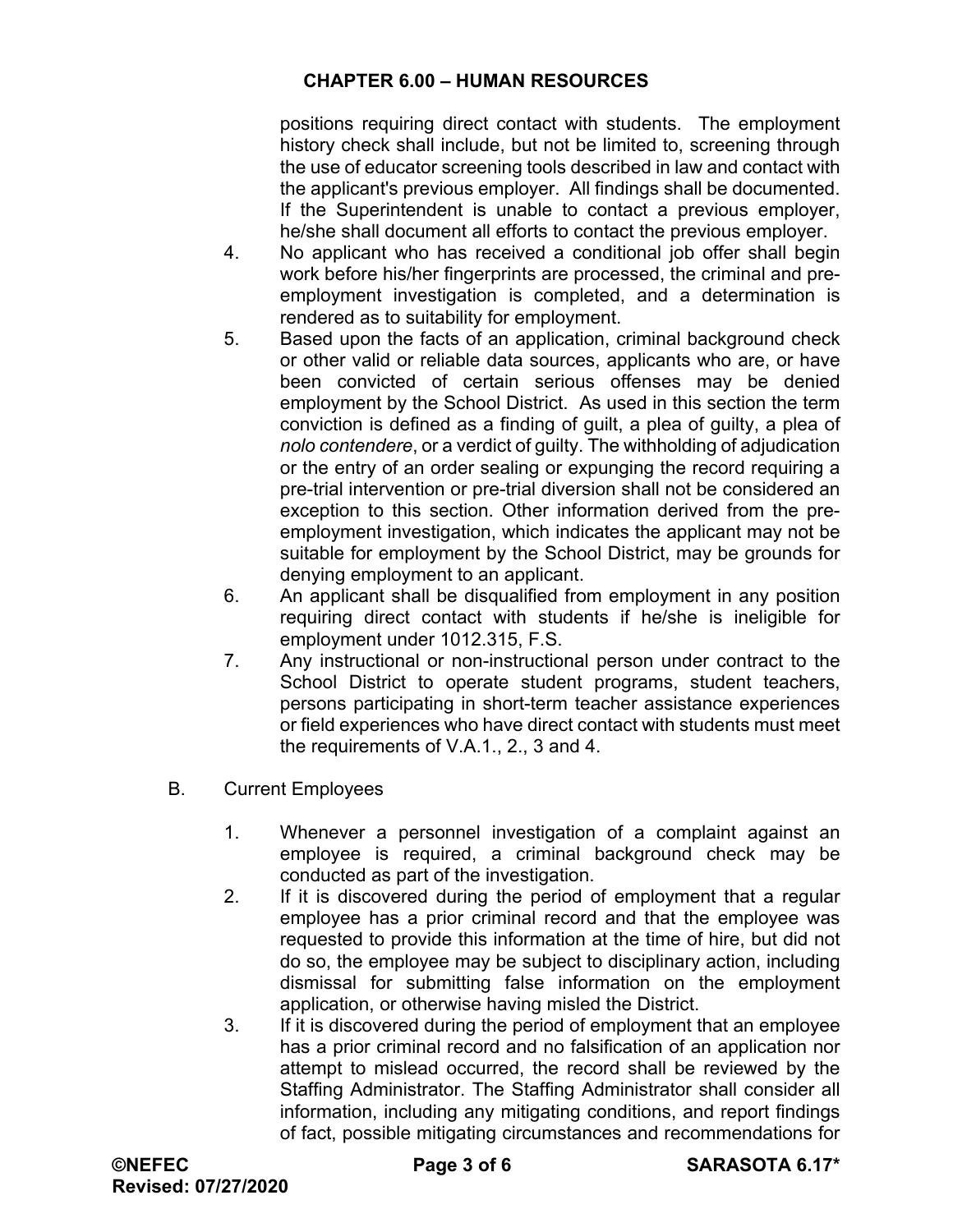action to the Superintendent. The employee shall have the opportunity to respond in writing to the findings and recommendation. The Superintendent shall review the record, recommendation and response before taking appropriate action. Appeal of the Superintendent's action shall follow collective bargaining agreements or school board policy, as appropriate.

- 4. Instructional personnel and non-instructional or contractual personnel who have direct contact with students or have access to or control of school funds must meet the screening requirements described in law every five (5) years. Personnel whose fingerprints have not been maintained by the Department of Law Enforcement are required to be refingerprinted.
- 5. An employee whose criminal record after employment would disqualify him/her from employment shall be subject to disciplinary action up to and including termination.
- VI. Physical Examinations

Each new employee will file completed medical examination forms prior to his/her start of employment.

- VII. Pre-employment Drug Testing
	- A. Purpose The intent of this policy is to implement pre-employment substance screening in an effort to further eliminate substance abuse and its effects in the classroom and offices. While the School Board has no intention of intruding into the private lives of its future employees, involvement with drugs can reasonably be expected to produce impaired job performance and pose a threat to employee and student safety. The School Board's purpose in requiring this screening is to take reasonable action to insure its future employees are in a condition to perform their duties safely and efficiently, in the best interest of their students and coworkers. This policy applies to all applicants for positions with the School Board. This policy applies to all substances; drugs; or medications, legal or illegal, which could impair an employee's ability to effectively and safely perform the functions of the job. All persons covered by this policy should be aware that violations of the policy may result in not being hired.
	- B. Procedures Pre-employment drug screening will be required for applicants of all positions prior to, and as a condition of, final employment with the School Board. The term *applicant* refers to a person who has applied for an administrative, instructional or classroom aide position with the School Board, and has been offered employment conditioned upon successfully passing a drug test. Temporary instructors employed to teach courses through Adult and Vocational Education are exempt from the requirement of this policy.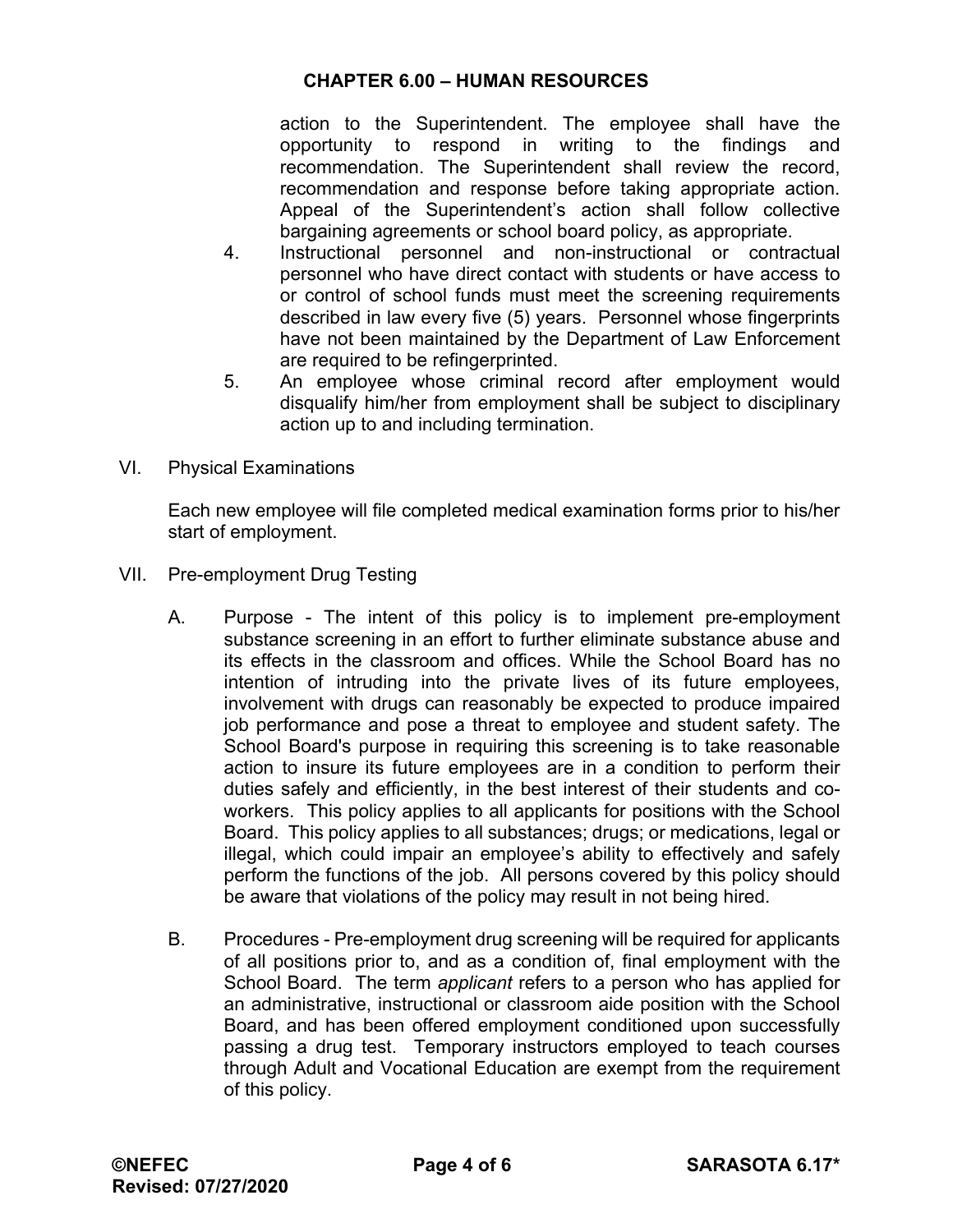- 1. Applicants will be referred to a School Board approved, independent, certified collection site. Applicants must complete and present a signed and witnessed authorization for substance screening form to the Human Resources Department. The School Board will not accept results from any laboratory or collection and testing procedures are set forth in the *Applicant Handbook* on file in the Human Resources Department.
- 2. It will be the responsibility of the applicant to pay for any and all costs related to these tests.
- 3. A positive result from a drug analysis will result in the applicant not being hired unless the applicant can produce verification of a valid current prescription for the drug identified in the drug screen.
- 4. Within five (5) working days after receiving notice of a positive confirmed test result, the applicant shall be allowed to submit written information explaining or contesting the test results. If the applicant's explanation is unsatisfactory, the Human Resources Department shall provide a written explanation as to why, along with a copy of the report of positive results, within fifteen (15) working days of receipt of explanation or challenge. All such documentation shall be kept confidential by the School Board and shall be retained for at least one year.
- 5. In the absence of a valid current prescription, or the ability to provide evidence to satisfactorily explain the test results, applicants testing positive will not be eligible for employment with the School Board for one year from the date of the drug screen results that are received by the School Board.
- 6. Refusal to submit to a drug screening will be grounds to refuse to hire the applicant.
- C. Confidentiality Laboratory results or test results shall not appear in an employee's general personnel records. Information of this nature will be contained in a separate medical file that will be appropriately maintained by the Executive Director of Human Resources. The reports or test results may be disclosed to School Board administrators on a strictly need-to-know basis and to the tested employee upon request. Disclosures without employee consent may also occur when:
	- 1. The information is compelled by law or by judicial or administrative process;
	- 2. The information has been placed at issue in a formal dispute between the employer and employee;
	- 3. The information is to be used in administering an employee benefit plan; and
	- 4. The information is needed by medical personnel for the diagnosis or treatment of the employee in the event the employee is unable to authorize disclosure.